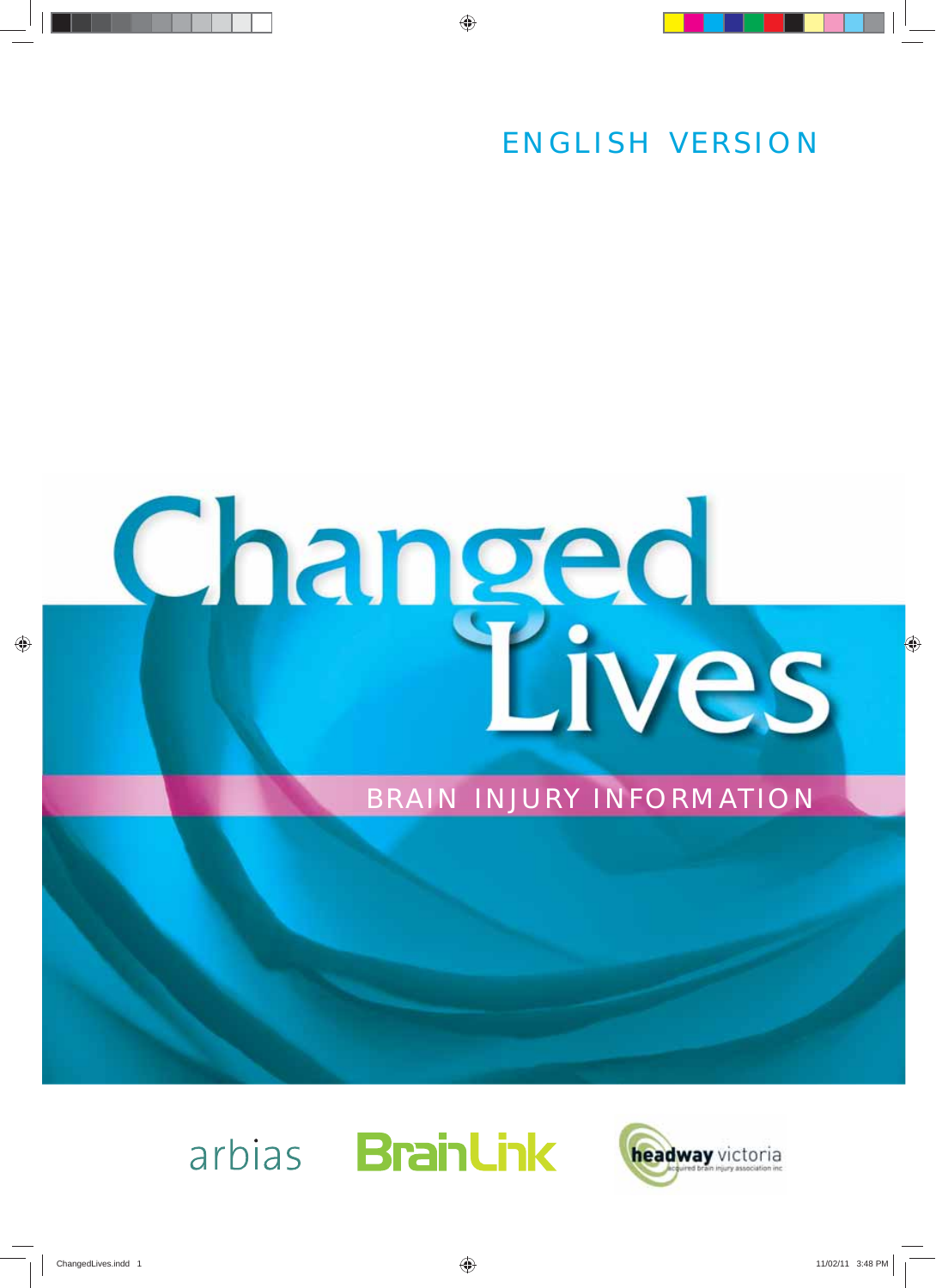*Changed Lives* has been reproduced as part of a series of information products about brain injury, produced by a joint committee of brain injury organisations with the support and assistance of the Department of Human Services Victoria.-

### Steering committee members:

| Merrilee Cox        | Headway Victoria                                  |
|---------------------|---------------------------------------------------|
| Sharon Strugnell    | BrainLink (formerly Brain Foundation of Victoria) |
| Sonia Berton        | arbias                                            |
| Michelle Werner     | Department of Human Services                      |
| Edited by:          | Lisa Mitchell                                     |
| Project managed by: | The Journey Place for Living<br>and Learning Inc. |
|                     |                                                   |

Design and production by: Map Creative **www.mapcreative.net.au**

Action on Disability within Ethnic Communities and the Department of Human Services Victoria have provided significant assistance and advice on the needs of people who speak languages other than English.

### *DISCLAIMER*

*The information in this booklet is of a general nature. Headway Victoria does not accept responsibility for actions taken, or not taken, as a result of any interpretation of the contents of this publication.*

**© 2005** Headway Victoria Acquired Brain Injury Association Inc. All rights reserved.

This publication is copyright. Community organisations and individuals may copy parts of this booklet for non-profit purposes, as long as the original meaning is maintained and there is acknowledgement of Headway Victoria as the author of the publication.

No graphics elements on any page of this publication may be used, copied, or distributed separate from the accompanying text.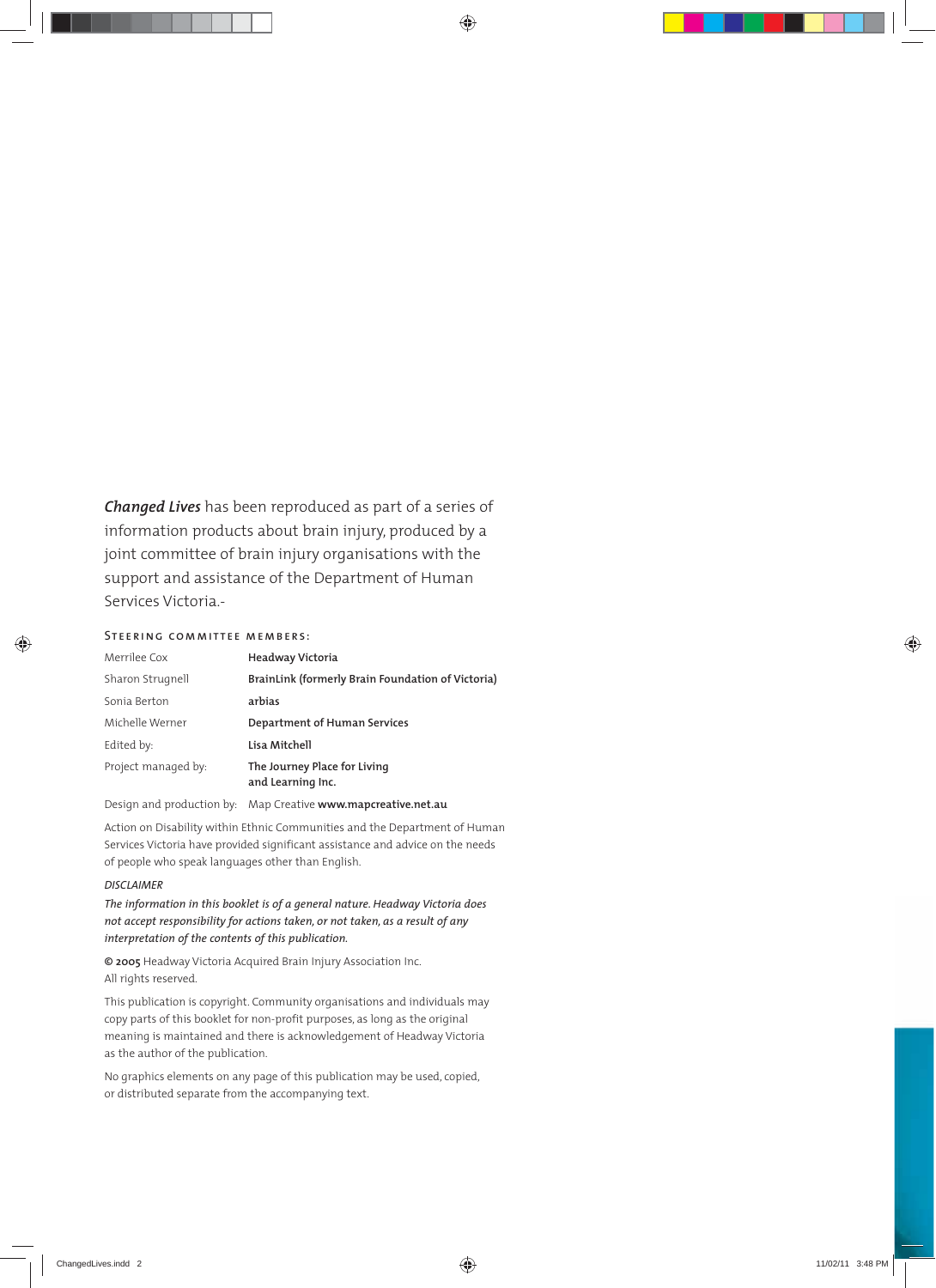# Changed Lives BRAIN INJURY INFORMATION KIT

This *Changed Lives* booklet contains information about **acquired brain injury** and is designed for people who have a brain injury and their family members.

The information in this booklet is supplied by Headway Victoria, an information and advocacy service for people with brain injury in Victoria.

*Changed Lives* is available in 18 community languages:

| Amharic | Arabic     | Cambodian  |
|---------|------------|------------|
| Chinese | Croatian   | Dari       |
| Greek   | Hindi      | Indonesian |
| Italian | Macedonian | Polish     |
| Russian | Serbian    | Somali     |
| Spanish | Turkish    | Vietnamese |
|         |            |            |

To obtain a copy of the Changed Lives booklet in one of the above

languages, contact BrainLink Services (tollfree 1800 677 579) or visit

www.brainlink.org.au).

If you require a language interpreter contact: **Translating and**

**Interpreting Service** (telephone: 131 450). This service is free of charge.

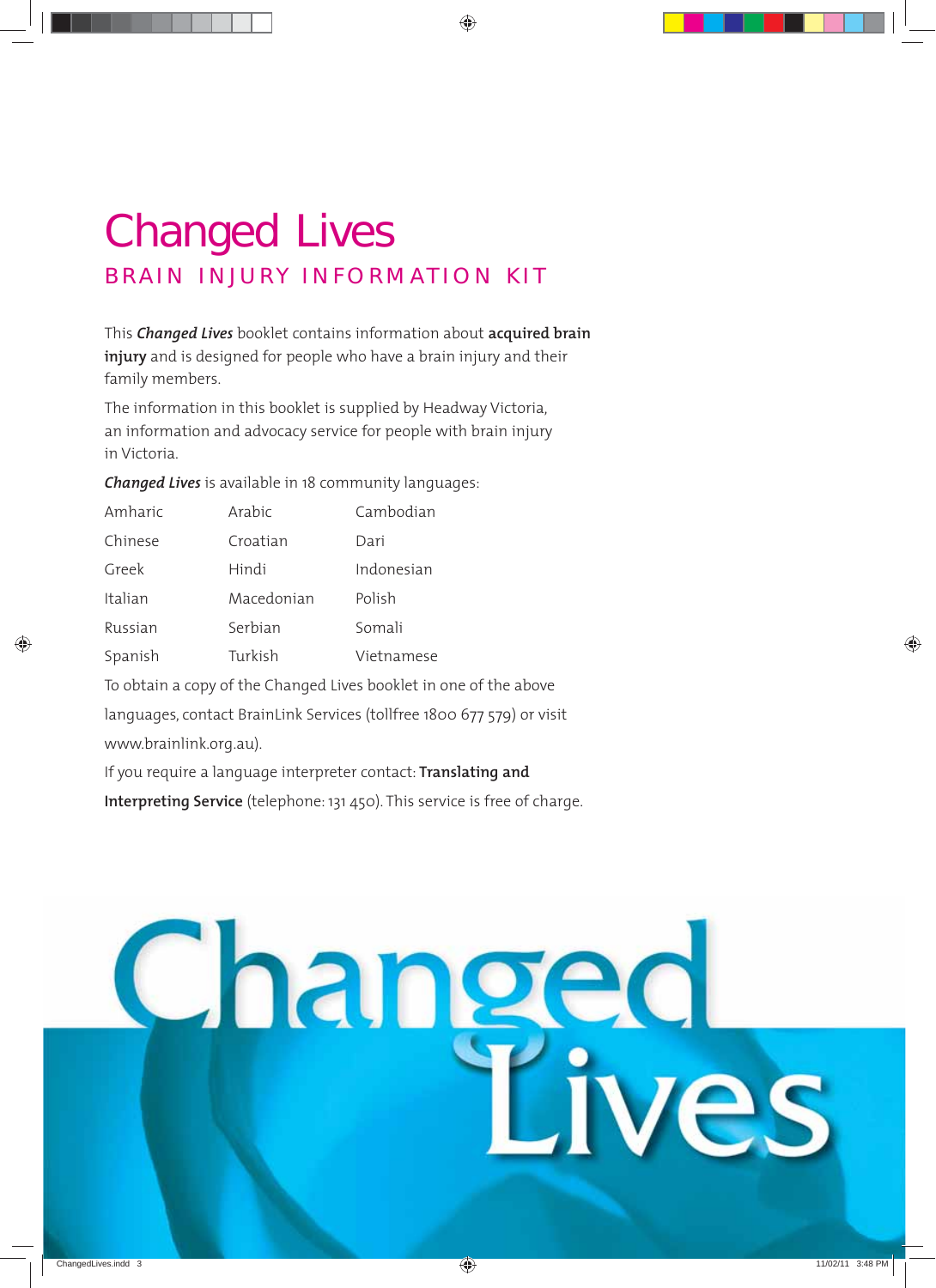# **CONTENTS**

| Brain Injury – Changing Lives |    |
|-------------------------------|----|
| Acute Care – in Hospital      | 6  |
| Rehabilitation                |    |
| <b>Coming Home</b>            | 10 |
| Returning to the Community    | 12 |

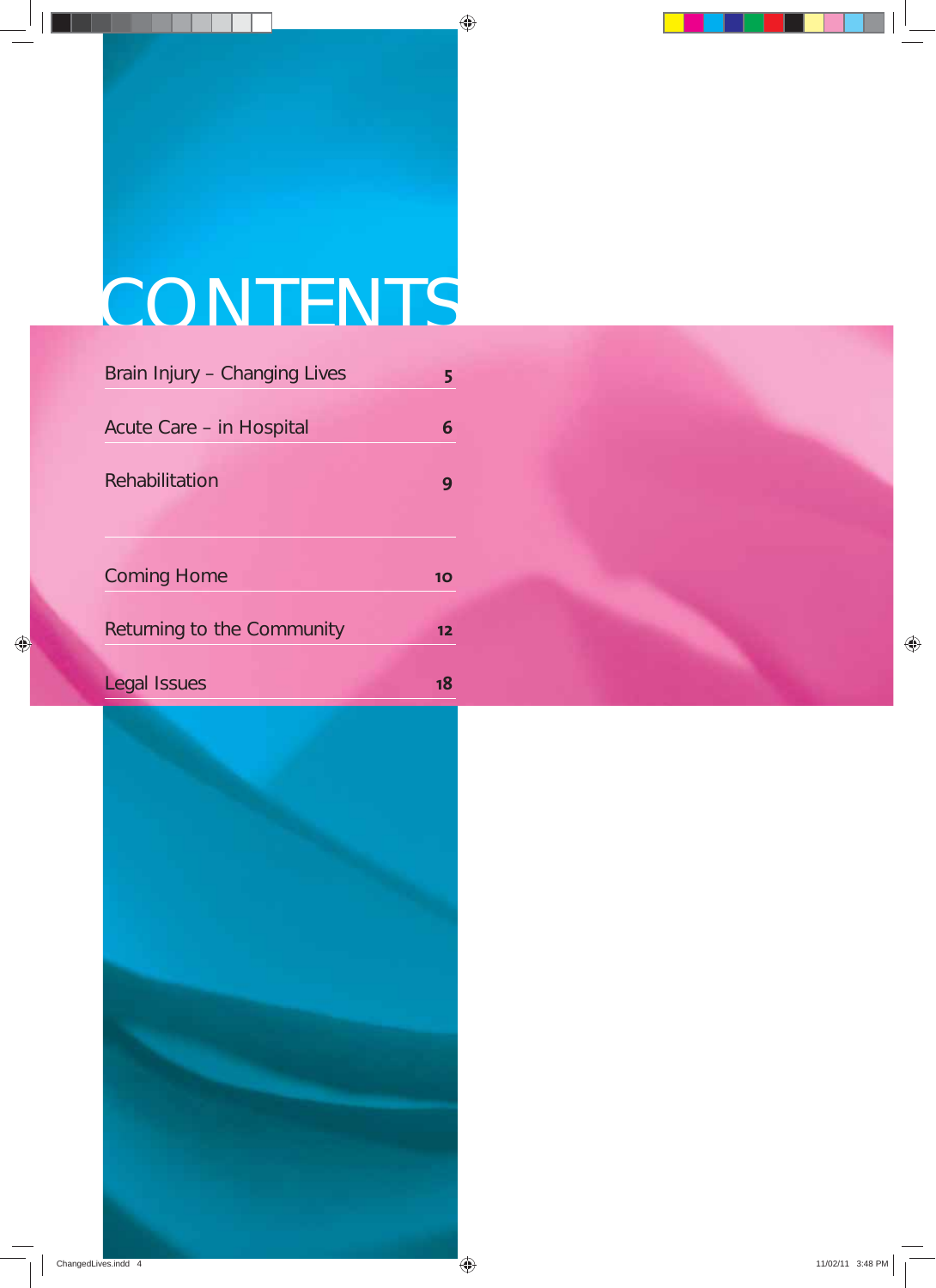"Acquired brain injury (ABI) refers to any type of damage that happens to the brain at any age from birth onwards."

# BRAIN INJURY – CHANGING LIVES

Life after brain injury brings with it many adjustments and challenges. The process of assessment and recovery is slow and it is a difficult period for everyone involved. It may also be some time before you know exactly how much damage has occurred.

This *Changed Lives* booklet is a simple guide for your journey through the acute care and recovery stages of brain injury. The organisations listed in this booklet are there to help you each step of the way.

After a brain injury occurs, there is much new information to understand and many decisions to make at a time when you may feel overwhelmed, vulnerable and swamped with advice. Initially, you may not understand everything you are told by medical staff – that's normal – but keep asking if things are unclear.

If you are going to be in the hospital for a while, arrange for a family member or friend to come in and support you. They can help digest some of this information.

A team of doctors is usually involved in assessing and treating a person with brain injury. You need to know how to find the right staff member to answer your questions. Hospitals have social workers and patient advocates who are useful sources of information and who may point you in the right direction should you become confused.

 If you require an interpreter, call this free-of-charge service:

**Translating and Interpreting Service** (telephone: 131 450)

# **What Is Acquired Brain Injury (ABI)?**

Acquired brain injury (ABI) refers to any type of damage that happens to the brain at any age from birth onwards. Damage to the brain can occur in many different ways: through Illness, such as Alzheimer's disease, a heavy blow to the head, or by the head being forced to move rapidly forwards and backwards, as in a car accident.

This sort of brain injury is often accompanied by a loss of consciousness: either short term (less than 30 minutes) or long term (hours, days, months), which is called a **coma**. The **effects** of brain injury can be **mild** or **severe**, **temporary** or **permanent**.

Some common causes of brain injury are:

- **>** Accidents: car, sporting, assaults
- **>** Falls
- **>** Tumours
- **>** Strokes and aneurysms
- **>** Infections such as meningitis and encephalitis
- **>** Alcohol or substance abuse
- **>** Interruption of oxygen supply to the brain during near drowning, heart attack or suffocation
- **>** Neurological disorders such as dementia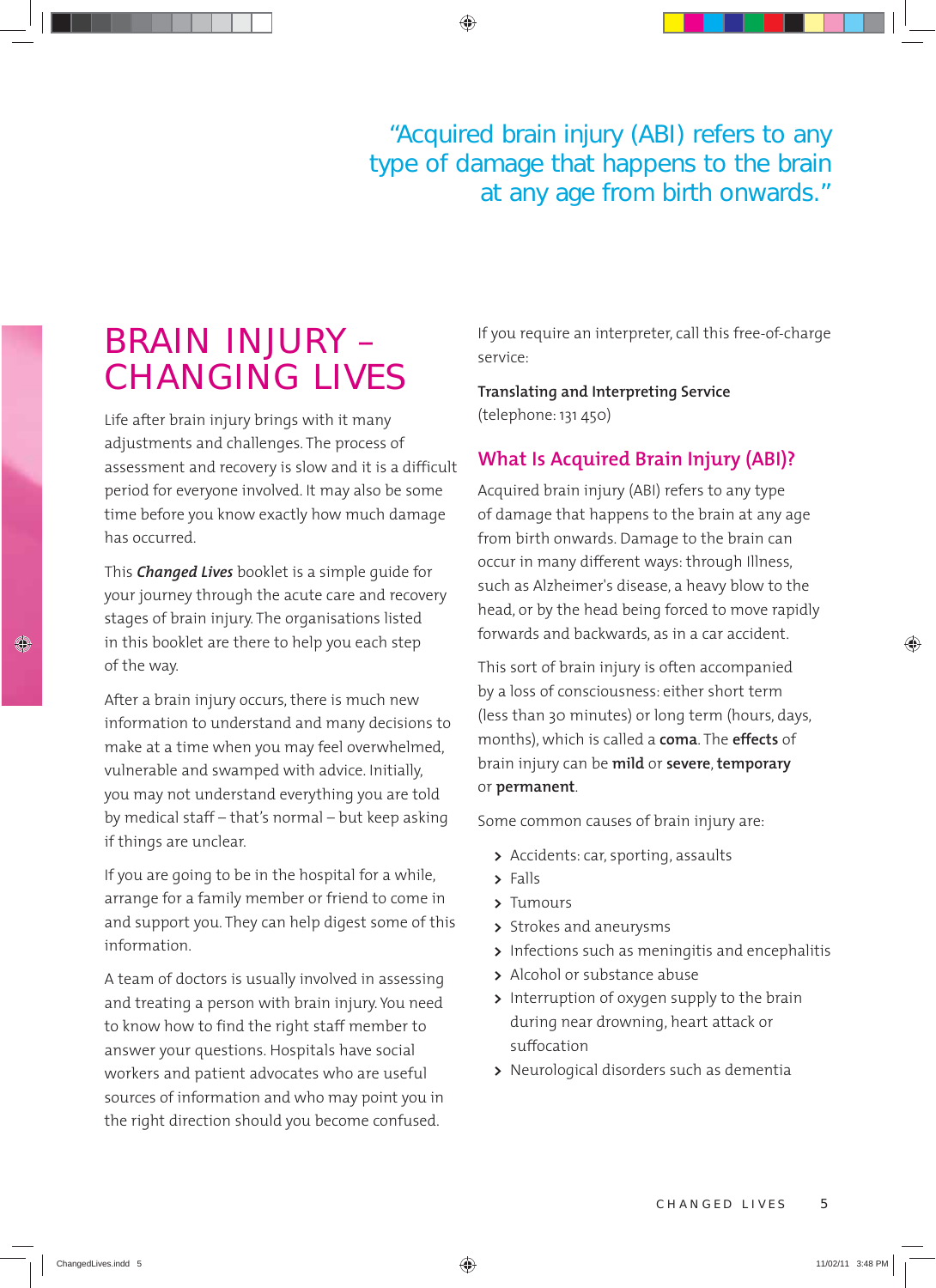

# **Minor brain injury**

Even minor brain injury can have a lasting impact. Sometimes the problems caused by minor brain damage are difficult to detect. For example, a person may feel less able to concentrate, they may be more forgetful or have more trouble making decisions.

If you are uncertain as to whether you have acquired a minor brain injury, ask your doctor for advice on the specialist testing available. An information sheet about minor brain injury is available from **BrainLink Services** (telephone toll free: 1800 677 579).

# **The Hidden Disability**

Acquired brain injury is often called "the hidden disability" because it can cause problems with a person's cognitive functions (patterns of thinking and behaviour).

These new thought processes, habits and unusual behaviours are not as easy to recognise as other physical disabilities such as vision impairment or quadraplegia.

As a result, the challenges people with brain injury face are often misunderstood and ignored by others. For example, it can be easy to lose patience with someone whose brain injury causes them to be extremely forgetful or who becomes very aggressive over small issues.

# **Children with Brain Injury**

Children with acquired brain injury face a double challenge because it complicates the normal

development process and can make growing up so much harder. For advice, useful contacts and information on how to support children in their recovery from brain injury, contact:

### **BrainLink**

(telephone: 9845 2950 or toll free: 1800 677 579)

 **Melbourne Citymission ABI State-wide Paediatric Service** (telephone: 9487-9200)

# ACUTE CARE – IN HOSPITAL

The acute phase of a brain injury includes emergency care in hospital. Since brain injury often happens through an accident, it is not unusual for a person to have other injuries. A series of tests are performed to diagnose the injuries and a team of medical staff work to stabilise the patient's condition.

You may experience some of the following injuries during the acute care stage:

- **>** Spinal injuries
- **>** Brain swelling
- **>** Coma
- **>** Post traumatic amnesia

# **Spinal injuries**

After an accident, a person must often wear a hard collar to restrict their movement and to help prevent further injury to the spine until tests can determine if there is a spinal injury.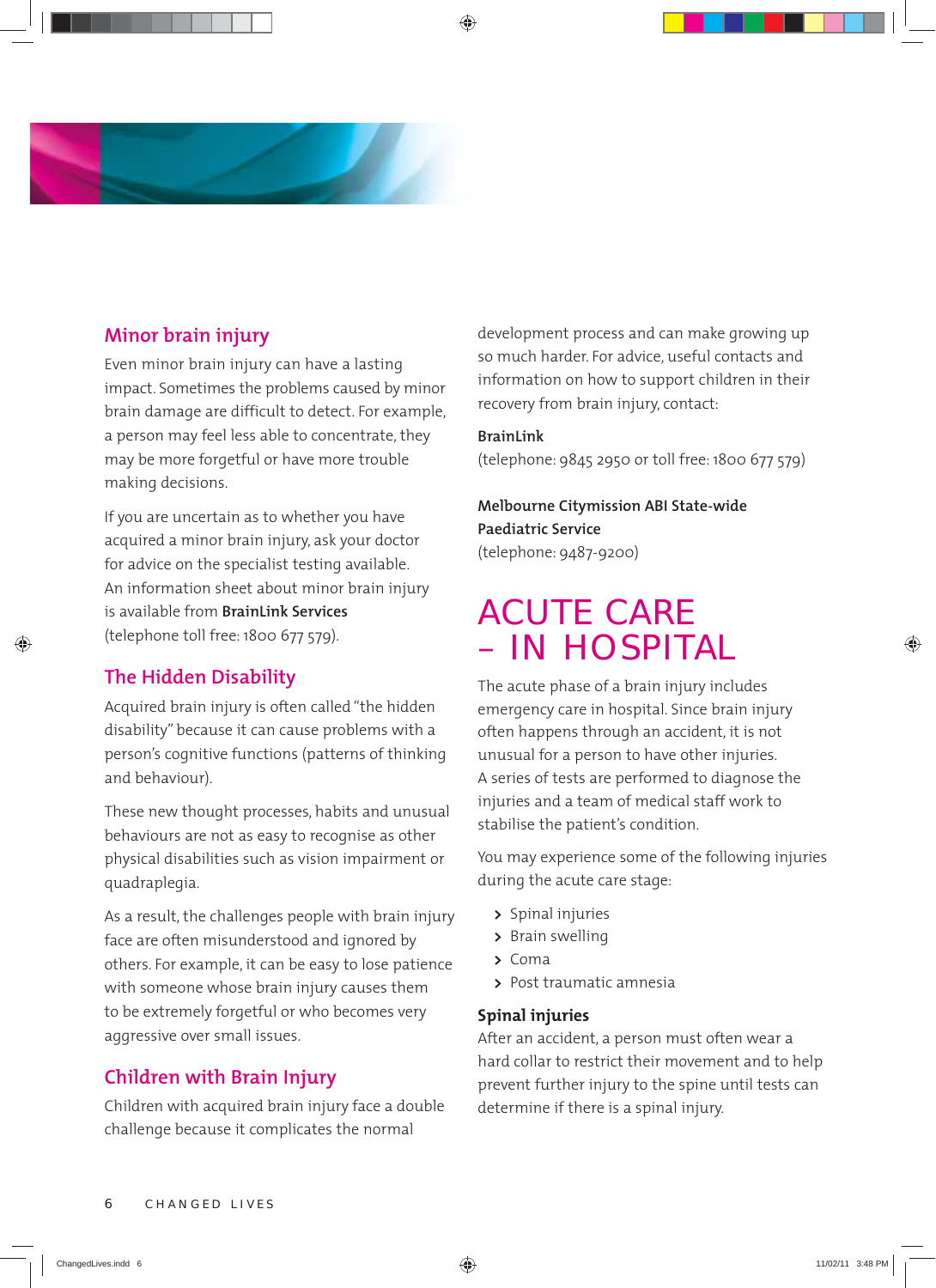"People experiencing post traumatic amnesia (PTA) become easily agitated and are often unable to cope with much noise, movement or activity."

# **Brain swelling**

The brain swells after a serious injury to the head. Normally, the brain fits inside the skull with little space to spare. If the swelling continues the brain becomes compressed, which can cause further brain damage.

The treatment for brain swelling often involves drugs that may sedate the person to such a degree that their breathing must be taken over by a machine called a respirator. Other drugs will be used to reduce fluid in the body, which may help to reduce the swelling. Sometimes surgery will be required to reduce the pressure.

### **Coma**

Deep in the centre of the brain is an area that is responsible for keeping us aware of what goes on around us and inside us. If it is damaged, a coma – **loss of consciousness** – follows.

A mild brain injury can cause a coma that lasts for one or two minutes, but a severe brain injury can result in a coma that continues for days, weeks or months.

We do not know exactly how much information a person receives when they are in a coma. We know that their brain is not functioning at a high level and that it cannot store memory. We know that their brain has a limited ability to take in information or to respond to light, sound or touch. In some cases, the person may be aware of what is happening around them, but they are unable to respond.

During a coma, the person will not open their eyes, will not speak and will not follow commands.

### **Coming out of a coma**

As the coma lightens, the person may begin to respond to someone's voice or touch, but the process is slow. This can be a time of great anguish for family members, but great anticipation too. A person does not suddenly wake up from a coma.

You know a person is getting better when they can repeatedly and consistently open their eyes and follow your movements around the room. Their eyes may appear more alert, or the person may become restless.

At first, they may not recognise you or other people they knew before the coma. They may be confused about where they are and what has happened to them.

### **Post traumatic amnesia**

The phase after coma is called post traumatic amnesia (PTA). It is the time between regaining consciousness and a person's ability to retain memories of day-to-day events.

In the early stages of PTA, a person may display uninhibited behaviour such as swearing or inappropriate sexual behaviour. They may appear confused, aggressive, agitated, noisy, restless, disoriented or even child-like. People do not remember their behaviour throughout this PTA phase.

During this time, it is important to keep outside stimulation to a minimum, which means few visitors are allowed. People experiencing PTA become easily agitated and are often unable to cope with much noise, movement or activity.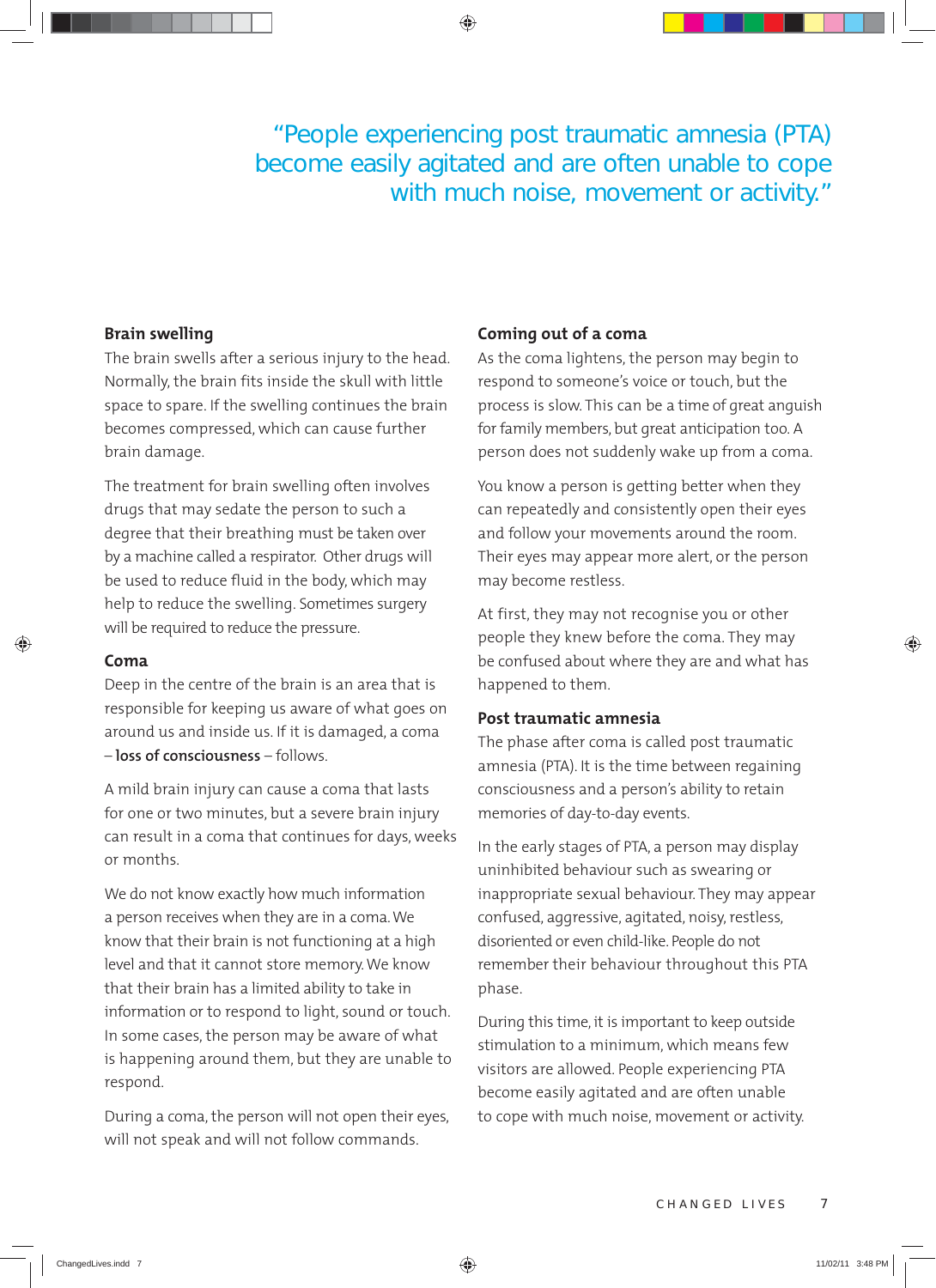

# **Treatment During Acute Care**

Many x-rays and tests will be performed to help medical staff know what damage has occurred before a person is transferred to an appropriate area for treatment.

# **MRI and CT brain scans**

MRI scans and CT scans (also called CAT scans) help to determine the location and extent of any damage and whether surgery is needed. A CT scan is a series of x-rays taken at different levels of the brain. An MRI scan uses a magnet and radio waves to produce a detailed image of the brain.

# **Neurosurgical ward**

The neurosurgical ward specialises in the care of people with brain and spinal cord injuries or disease. Staff who work here include nurses with expert training in brain and spinal injuries, neuro-physiotherapists, occupational therapists, dieticians, speech pathologists and social workers. If you want an explanation of these specialist roles, ask to speak with the nurse in charge.

# **Intensive care unit**

Each person in intensive care is allocated one nurse. Their condition will be monitored 24 hours a day. The aim of immediate treatment is to maintain breathing and to minimise brain swelling. While in intensive care, a person may:

- **>** Be unconscious
- **>** Be conscious but unable to speak
- **>** Be heavily sedated
- **>** Wear eye pads to stop their eyes drying out
- **>** Have tubes in their nose, mouth or throat to assist breathing
- **>** Have a shaved head from surgery
- **>** Perspire excessively

Initially, it can be a shock to see so much machinery attached to a person who, only yesterday, was perfectly well and mobile. It helps to understand what these machines do. Don't be afraid to ask the nurses to explain their functions to you.

Family members can reassure a person in intensive care by simply talking with them and behaving in their presence as if they were conscious.

When a person's medical condition has stabilised, they will be transferred from intensive care to a ward. This is a good time to bring in some of their belongings: photos, for example, give staff an understanding of who the person was before their trauma, and help nurses to talk to them in a familiar and supportive way.

# **Visiting the Hospital**

# **What happened to me?**

You may be asked to deliver some difficult news to the injured person who is likely to be disoriented and in much need of your reassurance. Speak with the staff about how to inform your family member of their injuries and any other unhappy news that may be associated with their event. They may forget what you tell them and you may have to repeat the information many times, which can be upsetting for both of you.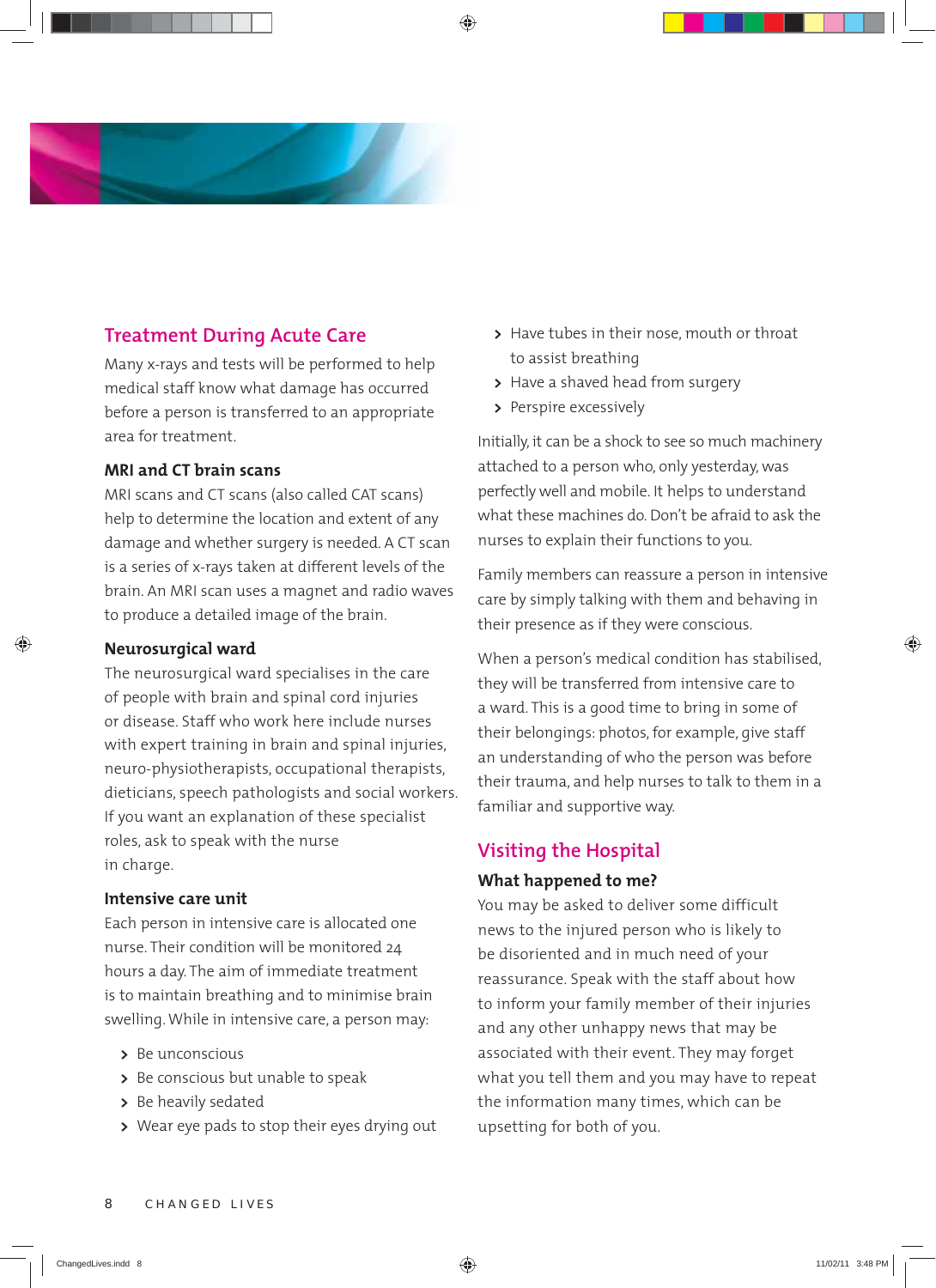# "While medical therapy cannot repair brain cells destroyed by the injury, the brain can learn to develop new ways of processing information."

Remember, social workers understand your situation and are there to assist you through this difficult time.

# **Visiting with children**

Children often find hospitals a scary place to visit: there are so many strange smells and sick people, so much unusual equipment. It is important to prepare children for their visits by telling them what to expect. For ideas on how to help children confront acute care situations contact: **BrainLink**

(telephone: 9845 2950 or toll free: 1800 677 579)

# REHABILITATION

Rehabilitation involves intensive therapy that helps the natural process of recovery and aims to reduce the chance of long term disability. The emphasis is on regaining previous skills and teaching strategies to overcome ongoing problems. While medical therapy cannot repair brain cells destroyed by the injury, the brain can learn to develop new ways of processing information. This intensive rehabilitation stage can take up to 12 months.

# **But the Doctor Said . . .**

Often when participating in a rehabilitation program, families find the original prognosis (assessment of the patient's condition and chances of improvement) given at hospital has changed. Some families feel very angry about

this, but the assessment given at the acute care stage may have been appropriate at the time.

It is important to remember that a person's condition is changing as they recover and each professional brings a different perspective to that condition. Rehabilitation professionals have the opportunity to reassess a person's condition over a longer period of time. Often, a new prognosis will be formed.

# **Choosing the Right Rehabilitation Program**

The type of rehabilitation facility you require depends on:

- **>** The nature of injuries
- **>** Type of professionals required
- **>** Rehabilitation needs
- **>** Your capacity to pay
- **>** Your eligibility for insurance cover
- **>** Where you live
- **>** Type of residence (home or alternative accommodation)

Ask for information about the options and if possible ring or visit several rehabilitation facilities to make sure their rehabilitation programs will meet your particular needs. Convenience and location are important, but your primary considerations should be the quality and level of therapy provided. For more information, contact:

# **BrainLink**

(telephone: 9845 2950 or toll free: 1800 677 579)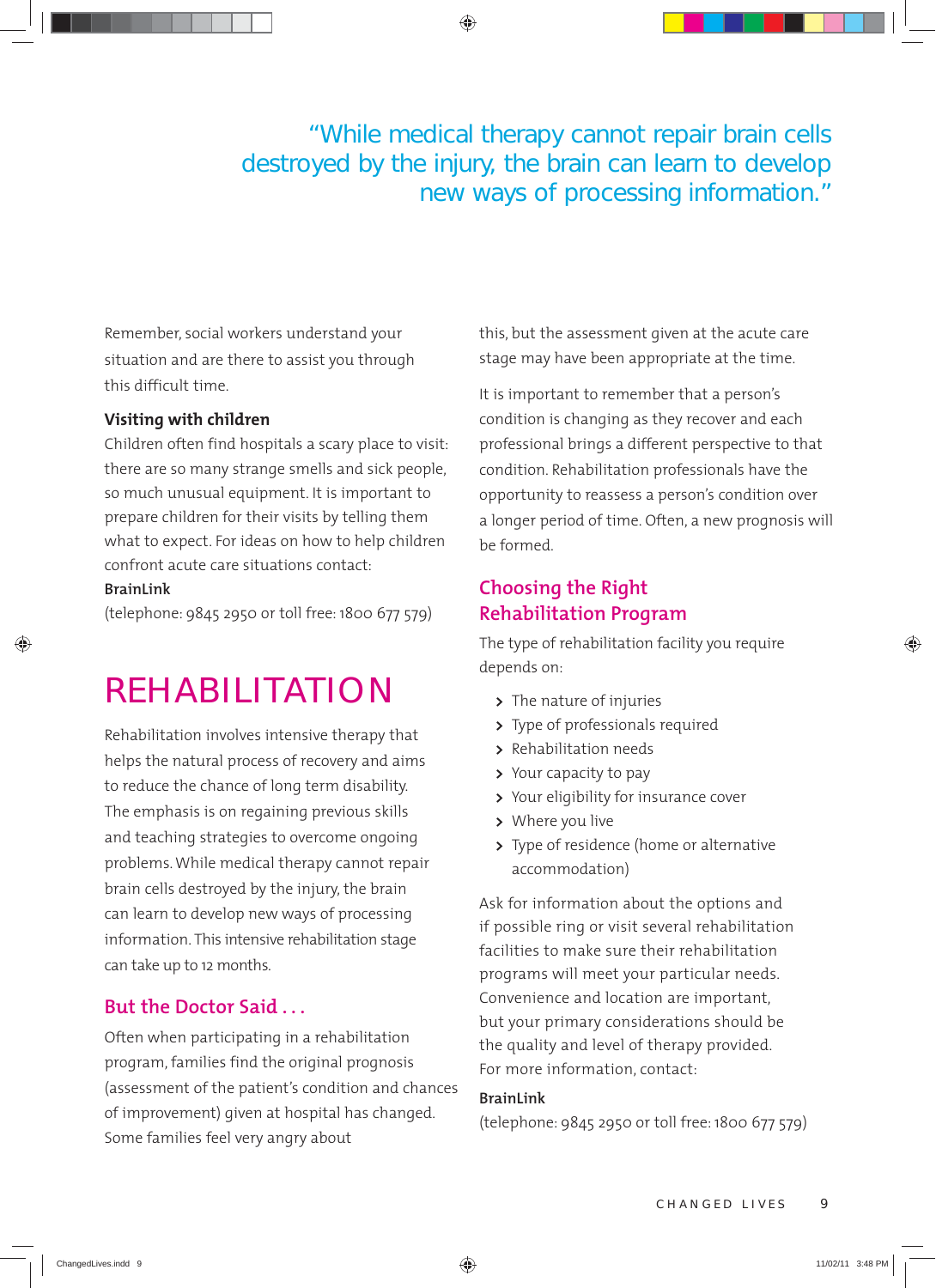

# **Translating and Interpreting Service**

(telephone: 131 450)

# **Length of program**

Rehabilitation programs differ in length, intensity and the type of professionals involved. Rehabilitation hospitals offer inpatient (stay in hospital) and outpatient (day visit to hospital) rehabilitation services. The program design will depend on the:

- **>** Severity of the brain injury
- **>** Stage of recovery
- **>** Range of services available

People with very severe injuries considered unsuitable for mainstream rehabilitation services may be eligible for the **Slow To Recover Program** (telephone: 8792 2396), which is a slow-stream rehabilitation program.

During rehabilitation, you can request a meeting to be held or ask to attend meetings such as treatment conferences about your family member. Speak to the doctor or nurse in charge.

# COMING HOME

Coming home and being surrounded by your old life, but not being able to continue it in the same manner, will be stressful at times. *Changed Lives* lists many services designed to support you and your family as you tackle changes to your lifestyle.

# **How Long Before Things Improve?**

The long term effects of brain injury are very difficult to predict early on and it may be some time before medical staff and physical therapists can determine how much recovery you can expect.

Brain cells do not regenerate. Those that are destroyed are not replaced, but in some instances, nearby brain cells may take over the jobs of some of the damaged and dead cells.

A person can expect improvement to continue as the damaged cells heal, but healing subsequently slows. Rehabilitation assists the person to take full advantage of the natural recovery process, so that they regain or re-learn as many skills and abilities as possible.

**The most significant improvements occur in the first six months, but good gains can continue for up to two years and then more slowly after that.** Generally speaking, if a person's initial improvement is slow, they are more likely to have permanent disability.

# **How a Person Changes After Brain Injury**

Someone with a brain injury may behave differently and exhibit changes that are not in keeping with their personality. These may include swearing, aggressive outbursts, childlike behaviour, physical restlessness and acting impulsively.

Dealing with these changes can be difficult but there are members of your rehabilitation team, such as the neuro-psychologist, who are experts in identifying these changes and in developing appropriate behaviour management strategies.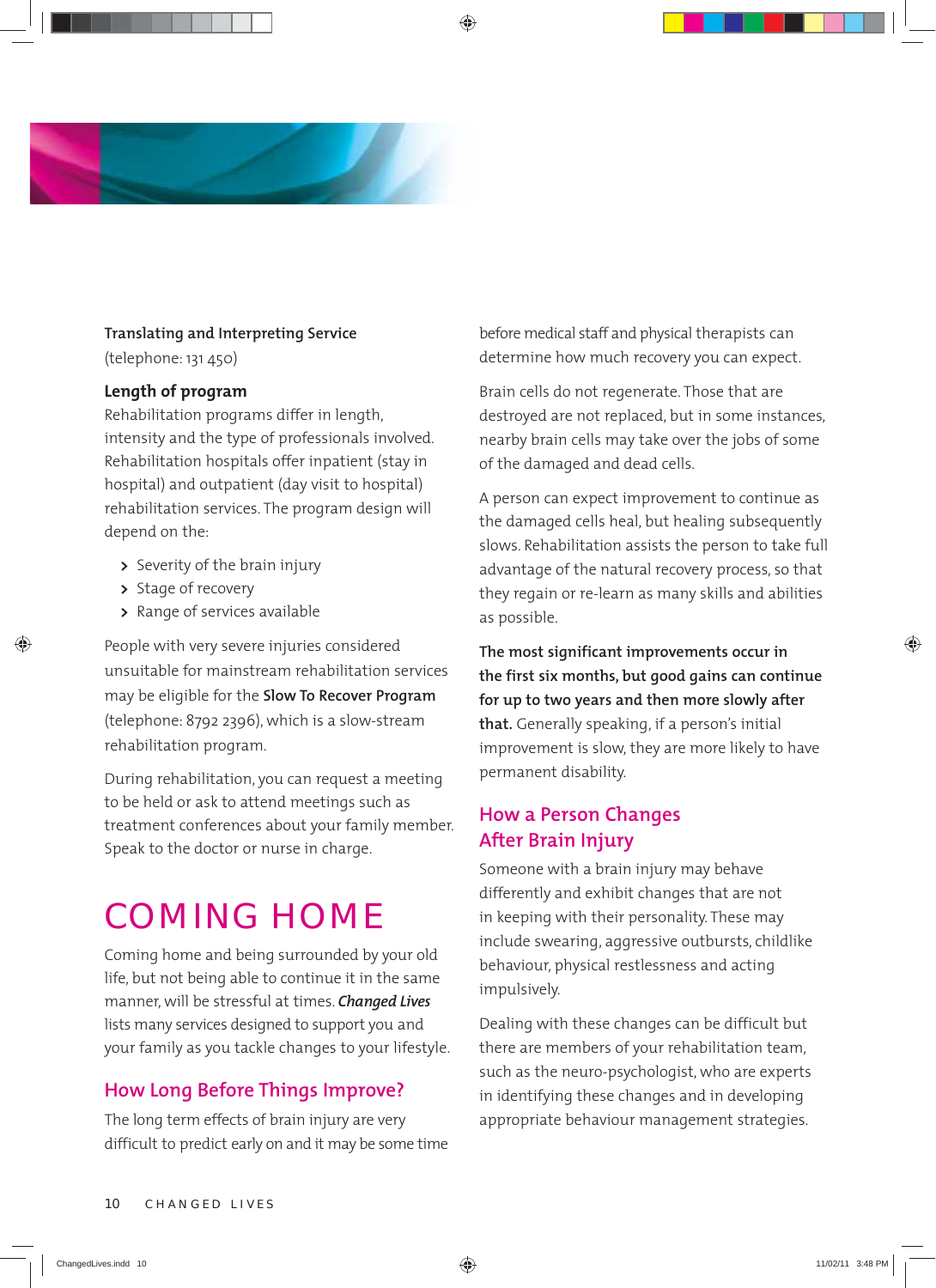"Many people with brain injury will be unable to live alone… options for living away from home are limited… look at a range… before choosing one."

# **Aids and Equipment for the Home**

Some people may need aids or special equipment such as wheelchairs, walking frames, special lifting equipment and communication aids (including computers and tape recorders) to compensate for lost or weakened abilities.

You may also need to make modifications to the home such as adding a ramp or widening doorways. Generally, public funding for new or replacement equipment is limited and carefully rationed. The main sources are:

# **Public hospitals**

Hospitals supply essential aids and equipment when a patient is ready to leave. These may be given to you or lent to you. If you have accident compensation or health insurance, some items will be paid for by the insurer or your health insurance company.

# **The Aids and Equipment Program**

This state government program is for people with disabilities who are living in the community. It is administered by approved public hospitals and health services, but there are strict eligibility guidelines. For more information, contact:

 **Department of Human Services Disability Intake Service** (telephone: 1800 783 783)

# **The Continence Aids and Assistance Scheme (CAAS)**

CAAS is a Commonwealth program offering assistance to people who have permanent and ongoing incontinence as a result of a neurological condition (telephone: 1300 366 455).

# **Accommodation and Support**

Many people with a brain injury will be unable to live alone without assistance. They may need help because of physical disability or they may have memory, planning and organising problems. Others may have lost their jobs and be unable to afford to live alone.

Options for living away from home are limited, and will depend on the person's needs and where they live. Families interested in this kind of accommodation should look at a range of options and **inspect them carefully** before choosing one.

Some accommodation options are:

# **Community housing with support**

Public or private community housing is affordable, group housing that includes support services such as attendant care (see Attendant Care, Returning to the Community, pg 13) or outreach support that help you organise your daily life.

Another option is shared equity housing where tenants share ownership of the house.

The Department of Human Services also has some homes available that are designed for people with particular disabilities.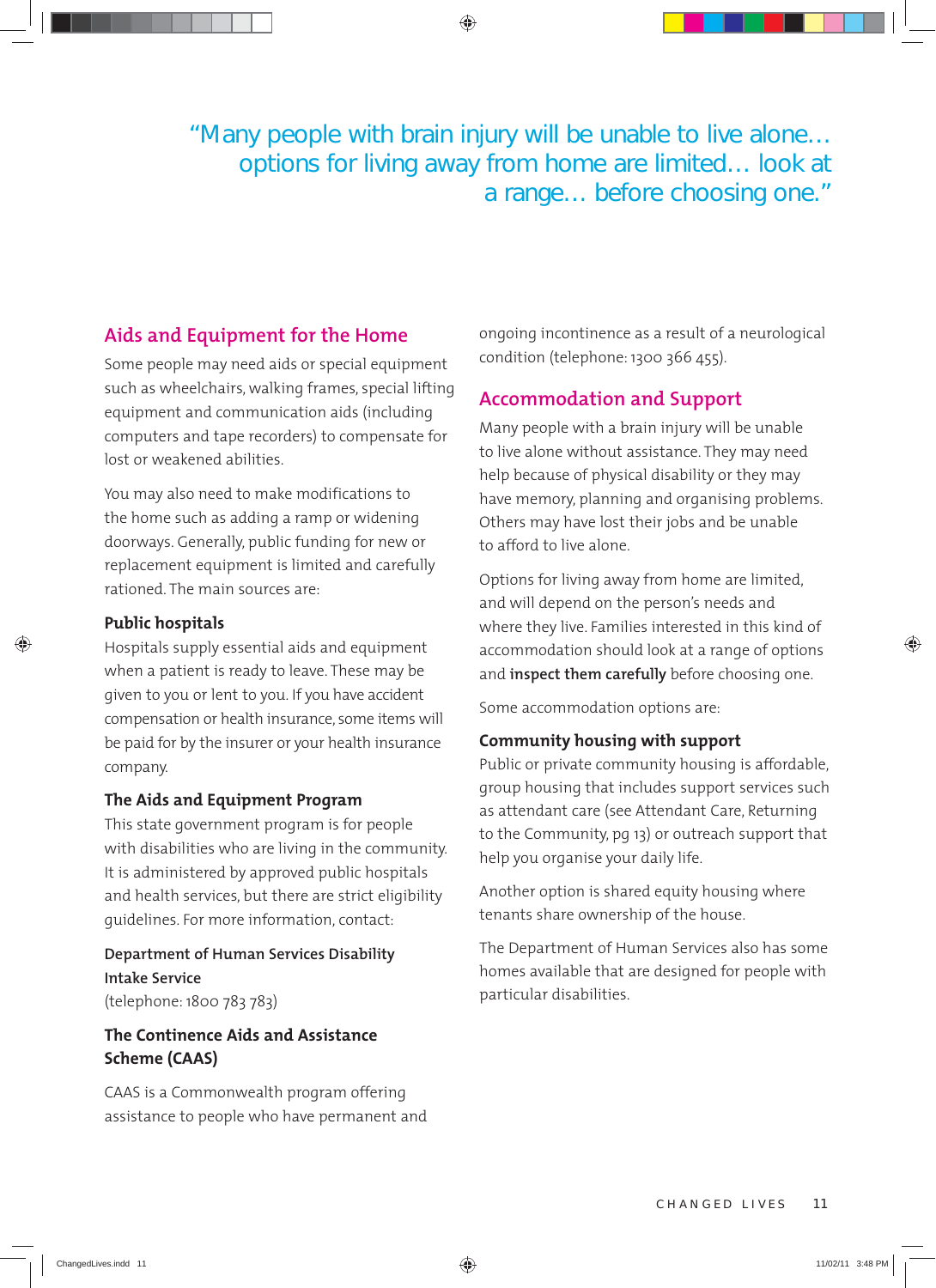

For more information, contact:

# **Department of Human Services Disability Intake Service** (telephone: 1800 783 783)

# **Nursing homes and hostels**

Nursing homes and hostels cater mainly for older people and the problems specific to their age group.

# **Supported residential services**

These privately owned houses offer supervision and personal care for people but they do not offer nursing care. They are mainly for older people, although some will consider taking younger people with brain injury.

# **Boarding houses and private hotels**

These privately owned facilities can provide low-cost options for people who need little support. Some provide meals and do the house cleaning.

### **Community-managed rooming houses**

Community-managed rooming houses generally offer single, furnished rooms with shared facilities. People must meet income requirements that make them eligible for public housing.

For more information about accommodation that includes support for people with brain injury, contact:

### **BrainLink**

(telephone: 9845 2950 or toll free: 1800 677 579)

**Department of Human Services Disability Intake**  (telephone: 1800 783 783)

# RETURNING TO THE COMMUNITY

At the very heart of the recovery process is the question of **how to live with a brain injury**. The changes it can bring to a person's life have an impact on so many people – their family, other relatives, friends, work colleagues, neighbours, new acquaintances, even strangers.

The best way to adjust is to prepare well by examining your new needs at home, at work, at school and within the community. Some of these needs will be long term, others will change from day to day or as time goes on.

For example, some people may need occasional help with housework or travel arrangements. Others may need ongoing physical care or assistance with personal administration matters like paying bills and making phone calls.

# **Services and Resources**

Once you have determined your needs, you can track down the right community service to assist you. This can take a lot of time and trouble – it is important to **be persistent**.

Some organisations have little knowledge or firsthand experience of people with brain injury. Their staff may feel they have nothing to offer you or that you are not eligible for their program: they may confuse brain injury with intellectual or psychiatric disability.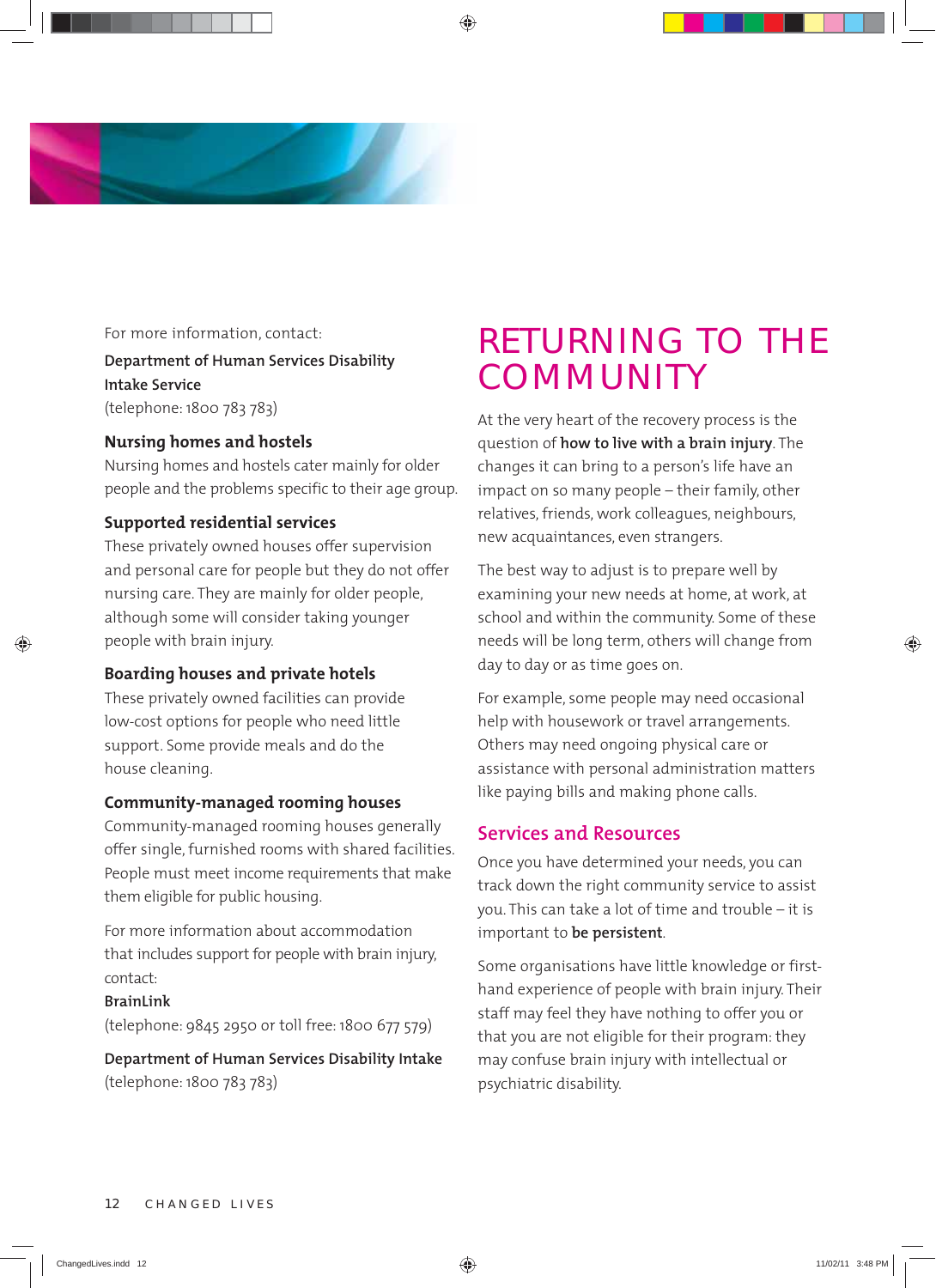# "Attendant carers assist a person with brain injury to perform tasks that are necessary for living life in the community."

Organisations like BrainLink are designed to help you find the right service, while others, like your rehabilitation hospital and local council, provide direct services.

 **Community Health Centres** offer social and independent living skills programs for people with acquired brain injury.

 **The Brain Disorders Program** provides a residential skills living program for people with brain injury and severe behavioural or mental health problems (telephone: 9490 7366).

**The Transitional Living Centre** provides intensive skills training in a residential setting (telephone: 9416 9820).

**The Commonwealth Rehabilitation Service (CRS)**  has a specialist service for people with brain impairment (telephone: 1800 642 824).

 **Melbourne Citymission State-wide ABI Case Management Service** is a service for adults aged between 18 and 64 years with moderate to severe acquired brain injury who are about to be discharged from hospital/rehabilitation units or who have recently been discharged (eligible for up to two years post injury) and who have no compensation (telephone: 9385 6333).

 **arbias** provides information on alcohol and substance-related brain injury (telephone: 8388 1222).

 **The Alzheimer's Association** has information about people with dementia (telephone: 1800 100 500).

**Transport Accident Commission (TAC) and Victorian WorkCover Authority** provide case co-ordination and information about services that are available to people who are eligible for compensation under TAC or WorkCover provisions (see Legal Issues, pg 18).

# **TAC**

(telephone: 1300 654 329) **Victorian WorkCover Authority** (telephone: 1800 136 089)

Or contact BrainLink, or your local council or social worker for more information.

# **Attendant Care**

Attendant carers assist a person with brain injury to perform tasks that are necessary for living life in the community.

They help with tasks such as personal care and hygiene, personal administration like paying bills or making phone calls, shopping, organising transport, maintenance of aids and equipment and finding the right community programs.

It is best to have attendant care organised before your discharge from hospital or the rehabilitation unit. The social worker at the hospital or the rehabilitation service or your case manager can help you make the application for funding for the services you need.

Those not eligible for compensation can make an application to the Department of Human Services, but there can be a long waiting list.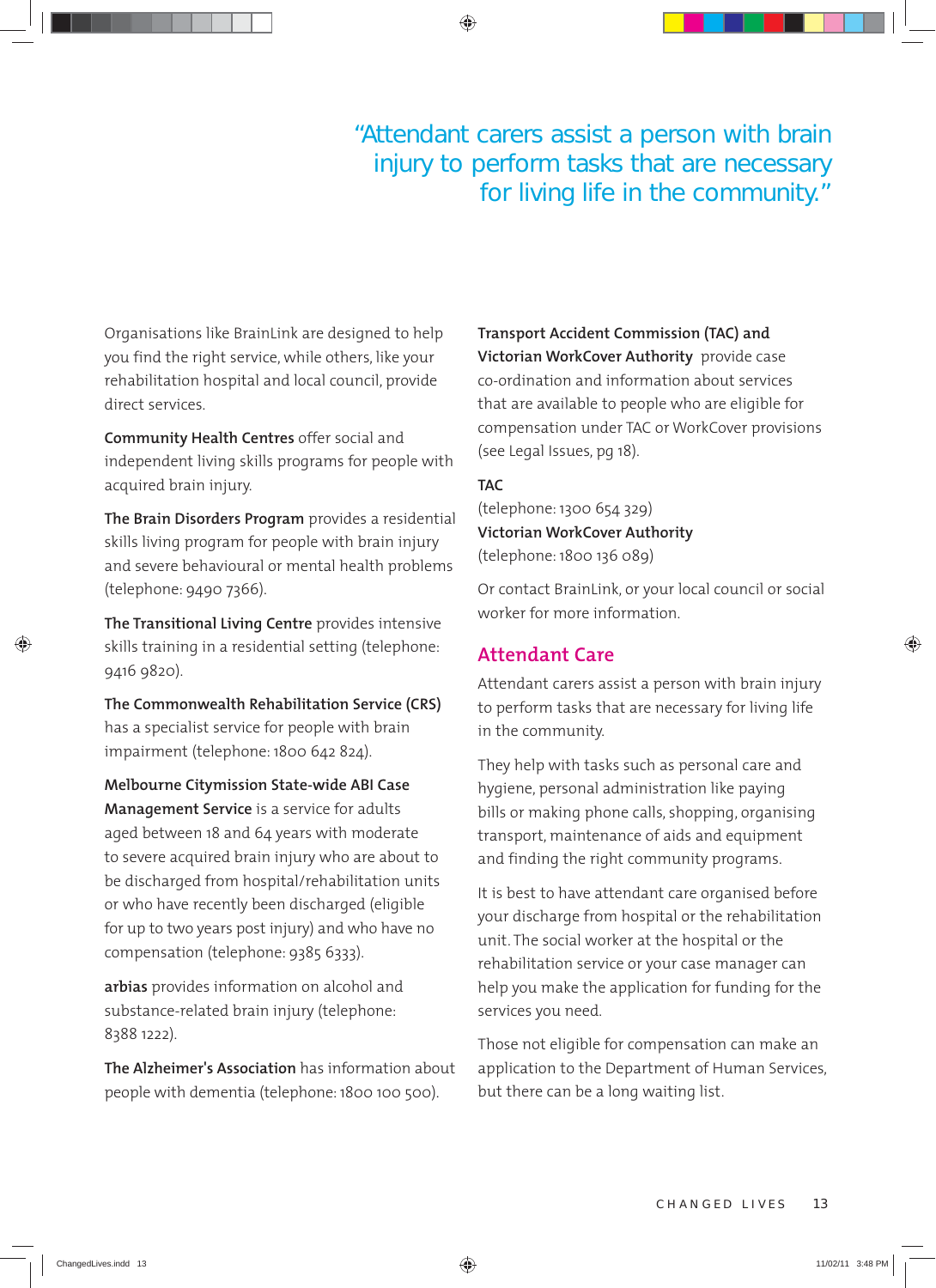

Attendant care is also available in programs provided by local councils and disability organisations.

For information about, or problems with, attendant care services contact:

**Department of Human Services Disability Intake and Response Service** (telephone: 1800 783 783) **Action for Community Living** (telephone: 9489 2999)

# **Advocacy and Support Groups**

Life in the community can be difficult for someone with brain injury because people do not understand or have knowledge of your special needs. Advocacy services provide vital support. They can protect and promote your interests in the community and are an essential source of information.

# **Action on Disability in Ethnic Communities (ADEC)**

is a community-based organisation that represents the rights and needs of disabled people of non-English speaking backgrounds and their carers. ADEC provides advocacy, information, service referral, education, training and consultancy (telephone: 9480 1666). **Bear in Mind** is a self-advocacy and community education group for people with acquired brain injury (telephone: 9639 7222).

**The Office of the Public Advocate** is an independent statutory office that works to promote the interests, rights and dignity of Victorians with disability. It can provide advice, and in some circumstances, advocacy (telephone: 9603 9500).

# **Case Management**

People with brain injury and their families have very particular needs. It is important to properly identify these needs to ensure each of you receives adequate care and support. Families can make these assessments themselves, or they can receive help from a "case manager".

A case manager can:

- **>** Provide information on and organise services that meet your needs
- **>** Inform you of your rights and entitlements in different situations
- **>** Provide long term support by reassessing your needs and service arrangements

For information about case management services that specialise in people with brain injuries contact:

# **BrainLink**

(telephone: 9845 2950 or toll free: 1800 677 579)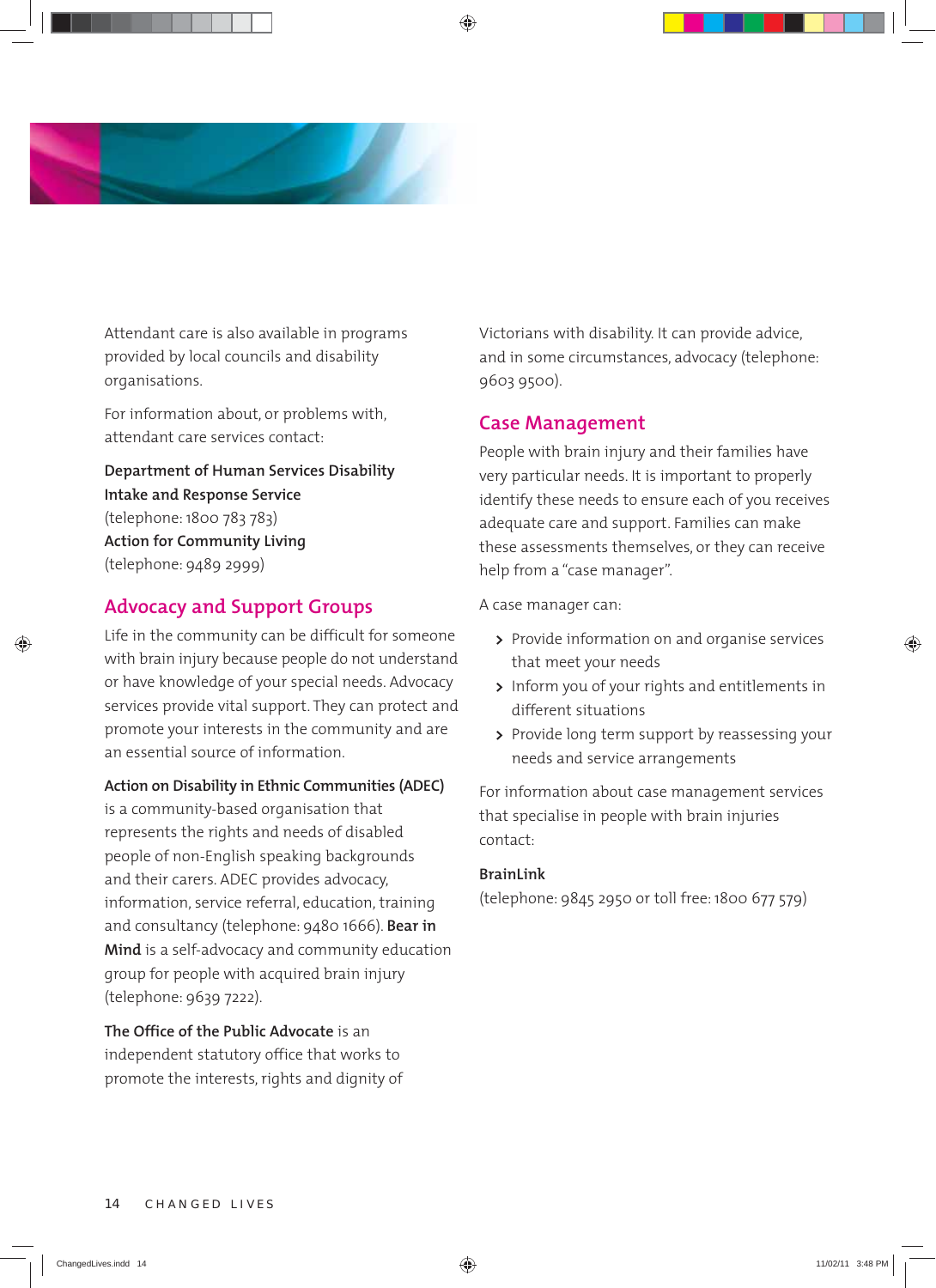"…seek advice on how to handle situations. It does help to talk to a professional who understands your position."

# **Counselling**

There will be times when you or your family feel exhausted by this difficult journey and may not cope as well as you might. Be kind to yourself and seek advice on how to handle situations. It does help to talk to a professional who understands your position.

**Commonwealth Care Link** (telephone 1800 059 059), offers counselling for carers.

**The Bouverie Family Centre** offers skilled, individual and family therapy for people with brain injury and their families. The centre also assists with counselling and training for managing difficult behaviour (telephone: 9385 5100).

**ABI Behaviour Consultancy Service** provides counselling and consultancy for people with difficult or challenging behaviour. It can provide advice over the phone or work with an individual and their family (telephone: 03) 9490 7366)

# **Driving, Travel and Getting Around**

People with brain injury are often anxious to return to driving. For some however, the effects of their injury may disqualify them from driving:

- **>** epilepsy
- **>** slowed reactions
- **>** difficulty concentrating
- **>** sight and hearing impairments
- **>** memory problems

People with moderate or severe brain injury must have a driving assessment with an occupational therapist before they return to driving.

# **For people who are unable to drive**

The **Multi-Purpose Taxi Program** (telephone: 9320 4300 or 1800 638 802) provides a 50% subsidy (half fare) for people with specific disabilities. There may be some financial limits on the amount available to you. You must also obtain a doctor's certificate to be eligible for the program.

# **Assistance with public transport**

The **Accessible Transport Unit** assists people with disabilities to travel on trams, trains and buses (telephone: 9655 3333).

Concession fares are available on public transport for those who carry a Health Care Card issued by **Centrelink** (telephone: 13 27 17).

The **Travellers Aid Society** (telephone: 9654 7690) provides assistance with public transport queries, buying tickets, and information on how to get on and off trams, trains and buses.

Information about support for people with disabilities at train stations is available from **Metlink** (telephone: 131 638).

Some local councils offer community transport services or volunteer drivers to take you to medical appointments. They may also have home-help workers who provide limited assistance with transport. Check with your local council.

If you are eligible for compensation, the insurance company may agree to provide some assistance.

# **Education**

Most schools, universities and colleges are able to offer some assistance to people with brain injury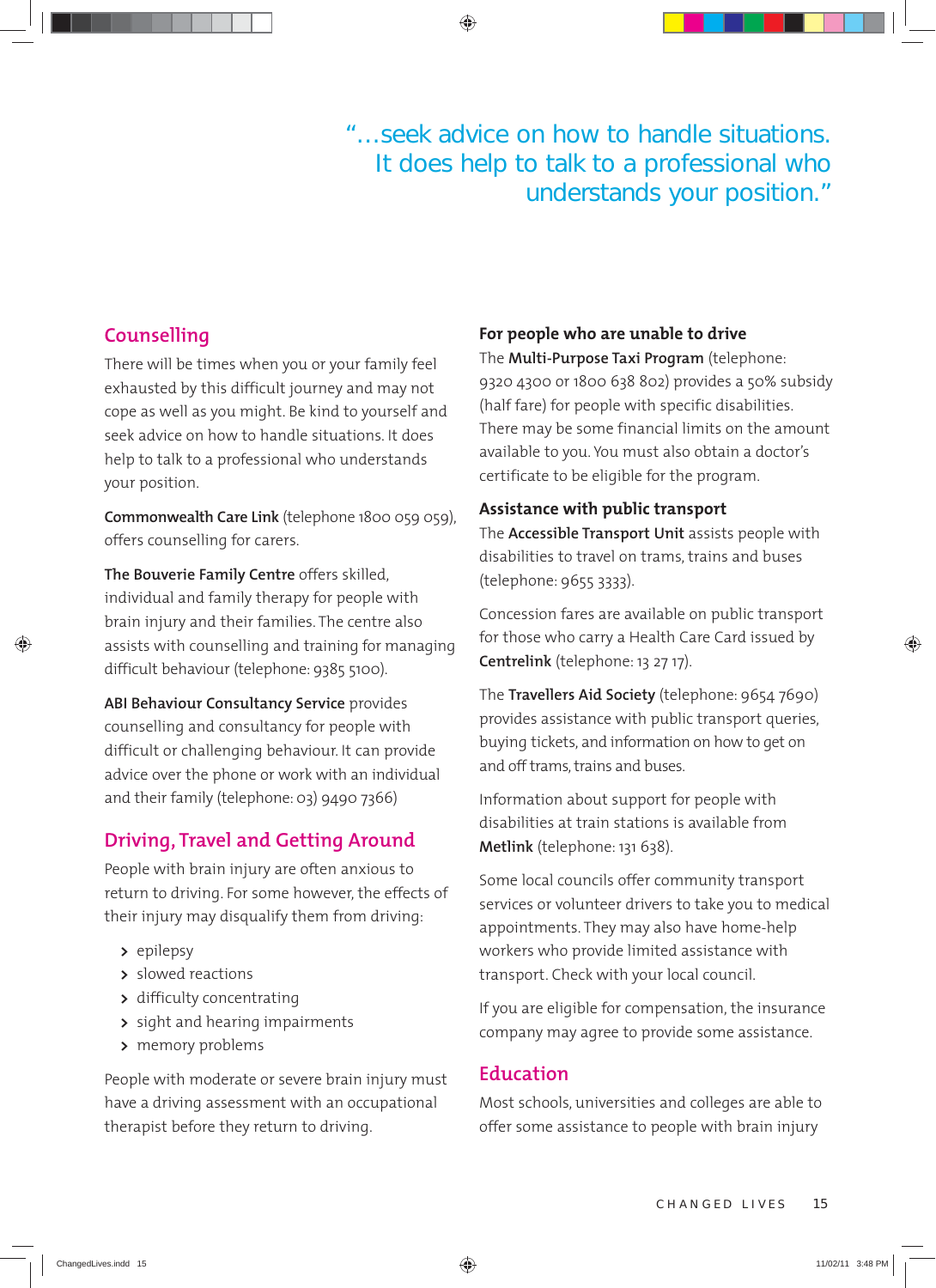

– call them to find out what they offer. The range of assistance includes:

- **>** Integration workers ("aides") in primary and secondary schools
- **>** Disability Liaison Officers in colleges and universities
- **>** Special schools for children with severe disabilities
- **>** Aids and equipment (for example, tape recorders) at some schools and institutions
- **>** Special allowances such as extended time for exams or provision of a note taker

Financial assistance may be available to adults to take up approved study.

For advice on assistance at primary and secondary schools, contact:

# **Association of Children with a Disability**

(telephone: 9818 2000 or 1800 654 013)

For information about financial assistance for approved study, contact:

 **Commonwealth Rehabilitation Service**  (telephone: 1800 624 824)  **Centrelink Disability, Sickness and Carers**  (telephone: 13 27 17)

# **Employment and Training**

Many adults with brain injury find their working lives must change to suit their new circumstances. Some may be able to return to former jobs with extra assistance. Others may need their workplace or job modified to accommodate their needs. Sometimes part-time work or different work is

the best option. These programs and organisations can help with your back-to-work needs:

# **Commonwealth Rehabilitation Service (ABI program)**

The Commonwealth Rehabilitation Service is funded by the Commonwealth government and offers work-related advice, counselling, training and retraining, and support for people with brain injury.

The service provides or organises training allowances, on the job support, equipment and modifications for the workplace and information and education for employers and co-workers of people with brain injury.

# **Commonwealth Rehabilitation Service**  (telephone: 1800 624 824)

# **Centrelink**

The Centrelink government welfare agency provides assistance and information about the employment programs, allowances and benefits that are available. Centrelink also assists people who receive the Sickness Allowance or the Disability Support Pension to take part in workrelated training and rehabilitation.

 **Centrelink Disability, Sickness and Carers**  (telephone: 13 27 17)

# **Recreation and Leisure**

Recreation and social activities are an essential part of the recovery process. Everyone needs relief from the strain of rehabilitation and the challenges a life with acquired brain injury brings.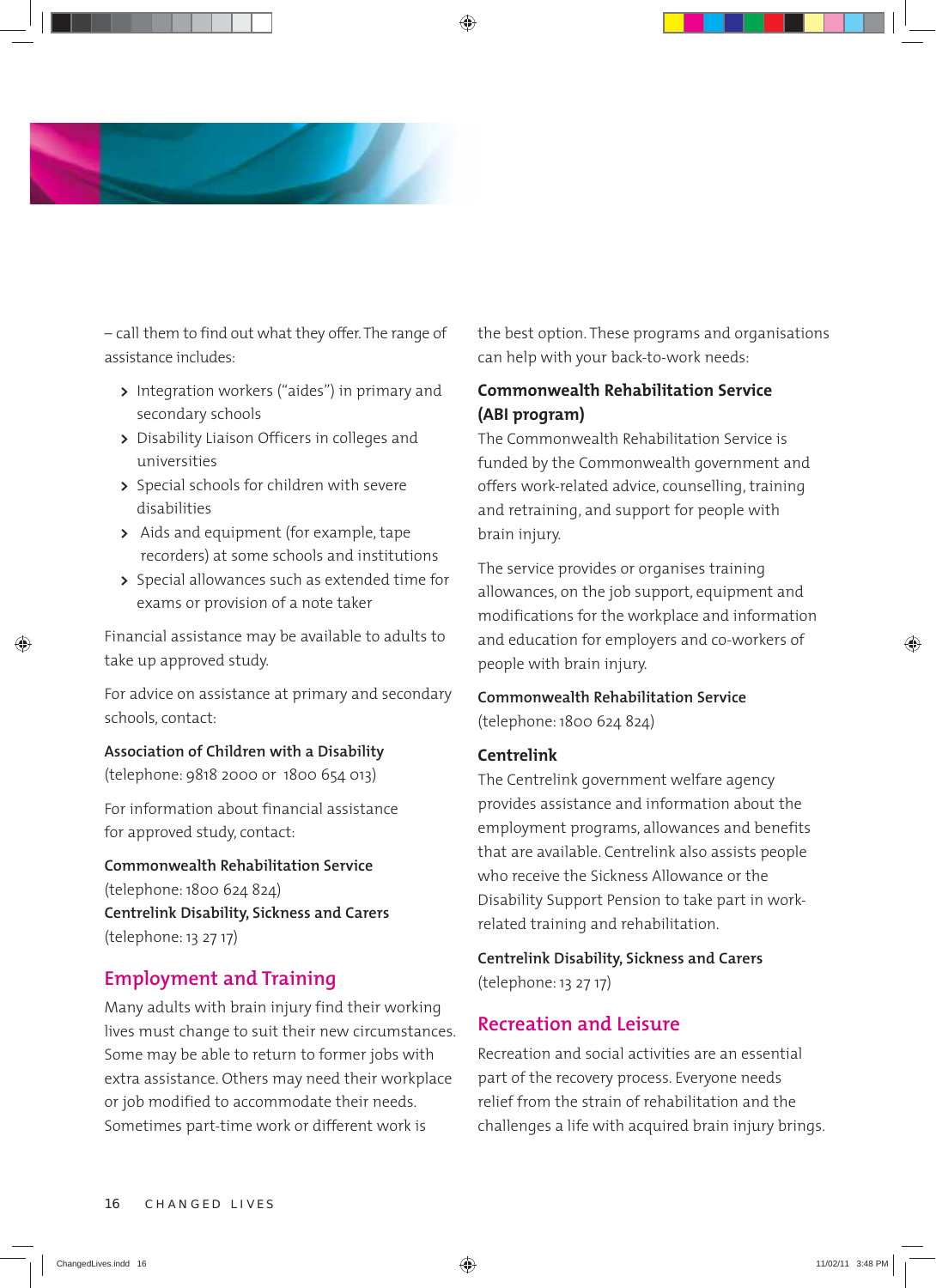# "It is absolutely necessary for people with brain injury and their families to take a break from each other…"

Check out your local council - they offer some great resources and specific services for people with disabilities. In particular, there is the **Access for All Abilities** recreational program for people with disabilities and the **Home and Community Care** program, which is also run through the council and some community health centres.

**BrainLink** (telephone: 9845 2950 or toll free: 1800 677 579) collect information about recreational programs specifically for people with acquired brain injury.

# **Companion Card**

The Companion Card has been developed so that people with a permanent disability who require assistance to attend venues or events only need to pay for a single ticket. It can be used at many major public events and on public transport (telephone: 1800 650 611).

# **Respite - Taking a Break**

It is absolutely necessary for people with brain injury and their families to take a break from each other now and then - for a day, a night or a longer period. Everyone needs to maintain their sanity and good humour, so make a commitment to giving each other space.

Ideally, respite services should be flexible and offered in your home or outside your home, on a planned or emergency basis. In practice however, few services are able to offer this degree of flexibility.

Some ways to take a break include:

- **>** Finding a day or recreational program that the person with brain injury can attend – ask your local council
- **>** Get a home-help worker to come in for a few hours each week
- **>** Organise a family member or volunteer to stay over for a weekend
- **>** Pay for an attendant carer to stay over occasionally or on a regular basis
- **>** Arrange for the local council to provide a respite service
- **>** Access a respite bed for short periods in a nursing home, a hostel, or a supported residential service
- **>** Some private hospitals offer respite care for a fee
- **>** Arrange for a disability service provider or community organisation such as **Yooralla** or **Scope** to provide respite care

For more information contact:

 **Carers Victoria** (information in a range of community languages, telephone: 1800 242 636 or visit www.carers.vic.org.au) **Commonwealth Carer Respite Centre**  (telephone: 1800 059 059)  **BrainLink** (telephone: 9845 2950 or toll free: 1800 677 579) **Yooralla** (telephone: 9650 4077) **Scope** (telephone: 9843 3000)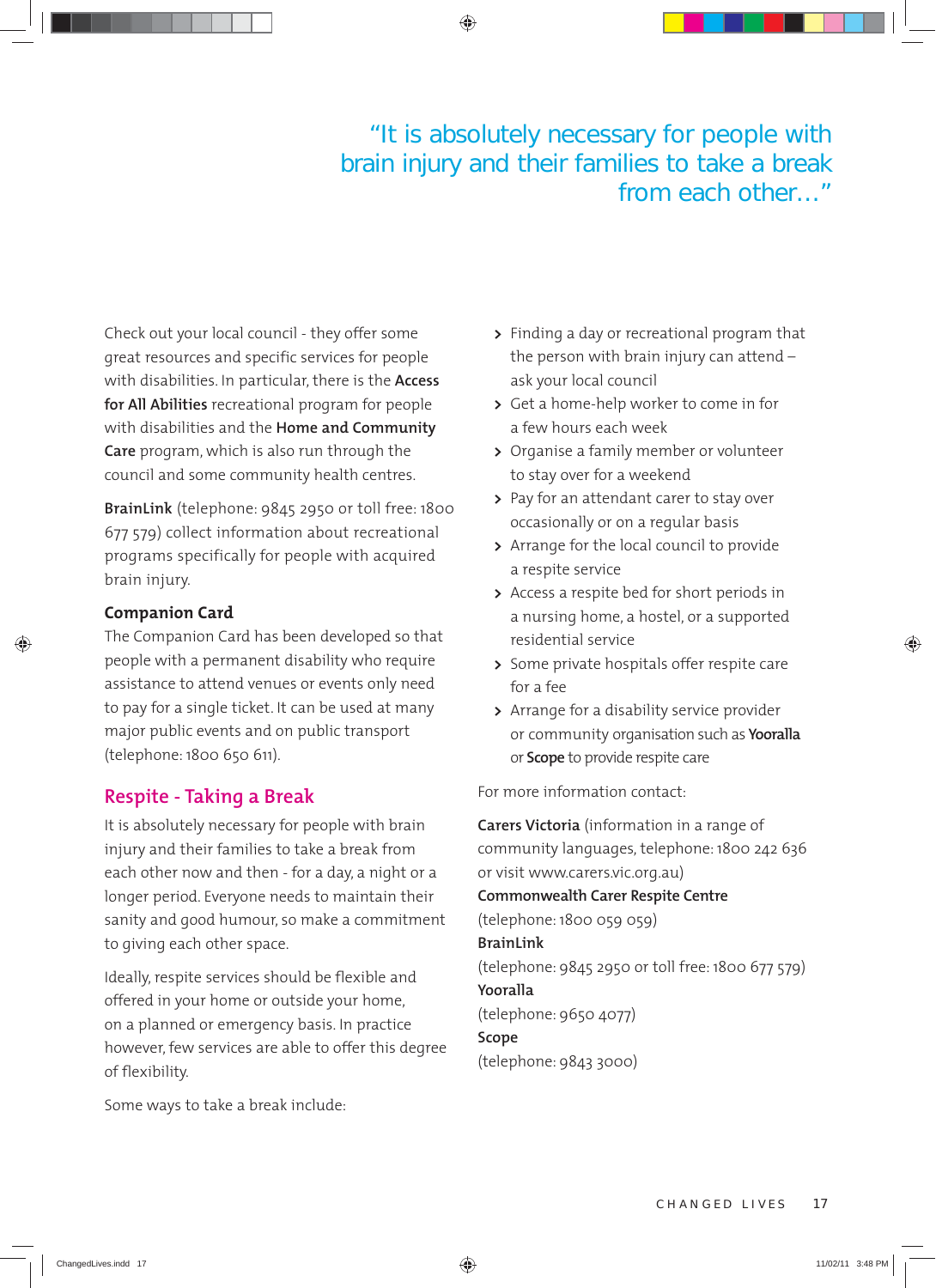

# LEGAL ISSUES

In Victoria, how you were injured determines where you are treated and the range of services and compensation to which you are entitled.

# **Transport-related injuries**

If you suffer brain injury as a result of a car, motorbike, train or tram accident, you will be eligible for compensation under the Transport Accident Act of 1986, which created the Transport Accident Commission (TAC). The TAC will pay reasonable costs for:

- **>** Ambulance
- **>** Medical services
- **>** Rehabilitation
- **>** Nursing
- **>** Related services
- **>** Disability support

**TAC** (telephone:1300 654 329 or visit www.tac.vic.gov.au)

# **Work-related injuries**

People who have suffered a brain injury as a result of an accident at work are covered by the Victorian WorkCover Authority insurance scheme. Those eligible can receive payments or reasonable costs for:

- **>** Ambulance
- **>** Loss of earnings
- **>** Medical services
- **>** Rehabilitation
- **>** Nursing and Related services

**Victorian WorkCover Authority** (telephone: 1800 136 089 or visit www.workcover.vic.gov.au)

# **Common law damages**

Common law damages must be determined by a court. The court will determine who was at fault. If the injury was someone else's fault, you may be entitled to receive common law damages.

# **Personal insurance and superannuation entitlements**

Personal insurance policies such as life insurance or disability and death insurance or superannuation policies may give you entitlements in the event of serious injury or death. Check your policies; you may have forgotten what is in them.

Insurance policies can be very difficult to understand, however. If you think you may have a compensation claim, have your insurance policy reviewed by a lawyer or call the superannuation company to discuss your situation.

# **When Compensation is Not Available**

Not everyone with a brain injury will be entitled to compensation. If you have private health insurance, your entitlements will depend on the extent of your cover. Check your policy and call your insurance company if you have any doubts.

If you do not have private health insurance, the public health system is free to people who need it.

Depending on your other sources of income, you may be entitled to benefits from **Centrelink**.

# **Other Legal Issues**

# **Making Decisions**

After a brain injury, a number of decisions require immediate attention. A family member may be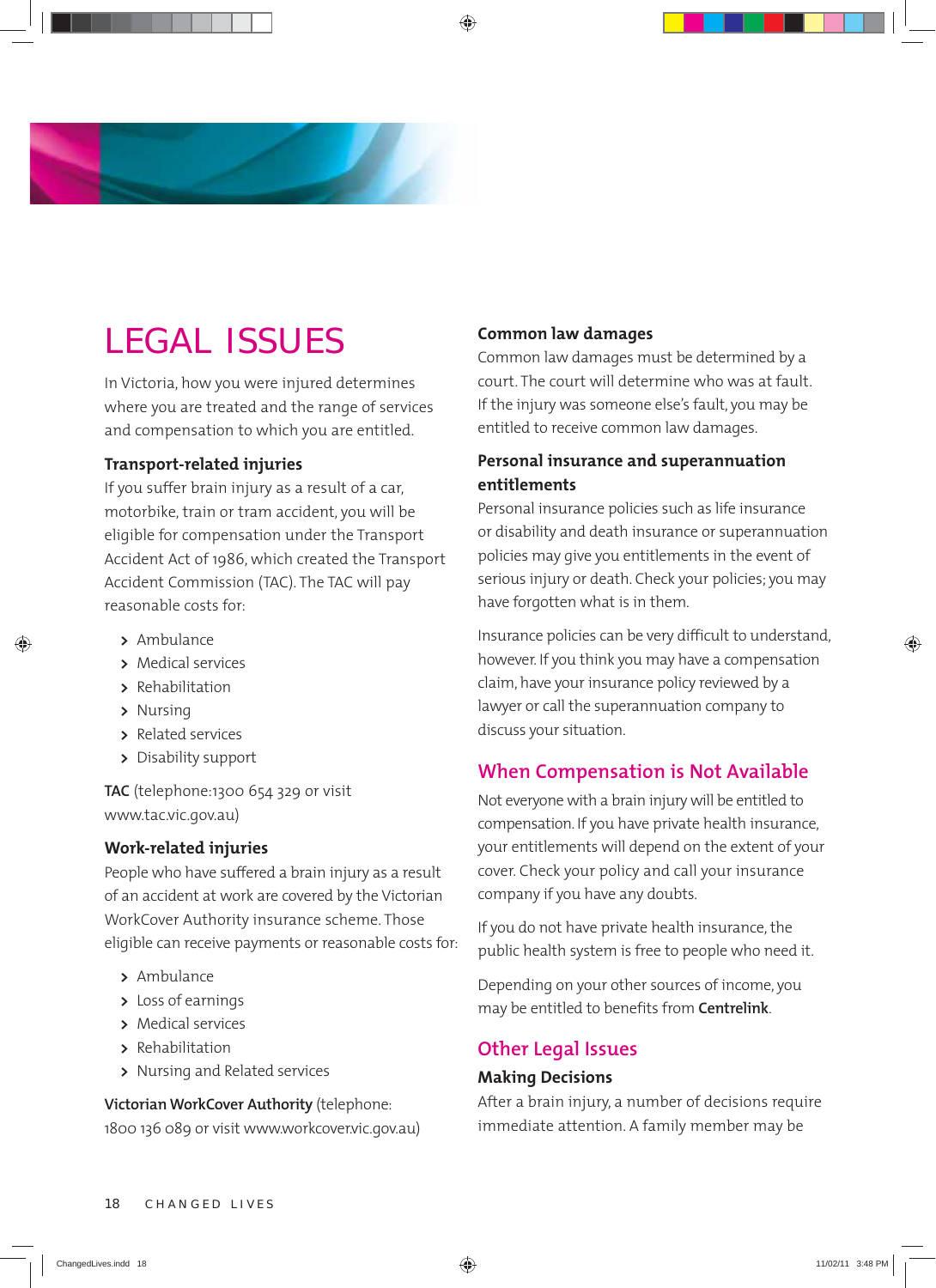"A family member may be required to make decisions on behalf of the person who has the brain injury… or an independent guardian can be appointed…"

required to make decisions on behalf of the person who has the brain injury.

There are decisions about treatment and there may be financial or legal issues that arise as a result of the injury, or there may be pressing issues that the person was addressing prior to their injury. Then, once home, there are many decisions we make daily in response to finances, work and other responsibilities.

If a decision maker is needed and a family member is not able to do the job, an independent guardian can be appointed by the **Office of the Public Advocate** (telephone: 1300 309 337). The office offers advice and information pamphlets (available in 11 community languages) in relation to powers of attorney, decision making, guardianship and administration of a person's affairs.

# **Choosing a solicitor**

Do you require a solicitor to help you make a compensation claim? **Victoria Legal Aid**  (telephone: 9269 0120 or Rural 1800 677 402) can help you make that decision by offering free legal advice over the telephone.

If you need to discuss your problems in person, you can visit your local community legal centre, which will advise you if you are eligible for a free, Legal Aid lawyer.

When choosing a private solicitor, it is important to know that they are competent and able to communicate with you in terms that you can understand. The **Law Institute of Victoria** (telephone: 9607 9311) has a list of lawyers who specialise in accident compensation issues.

# **Independent third person program**

If at any time you need to be interviewed by police as either a suspect or a victim of a crime, an Independent Third Person (ITP) can be appointed to help you.

The role of the ITP is to facilitate communication between you and the police, make sure you understand your rights and to support you through the process of formal questioning. The police have details of ITP's in their area and will call them for you if requested, For more information, contact:

# **Office of the Public Advocate:**

(telephone: 1300 309 337).